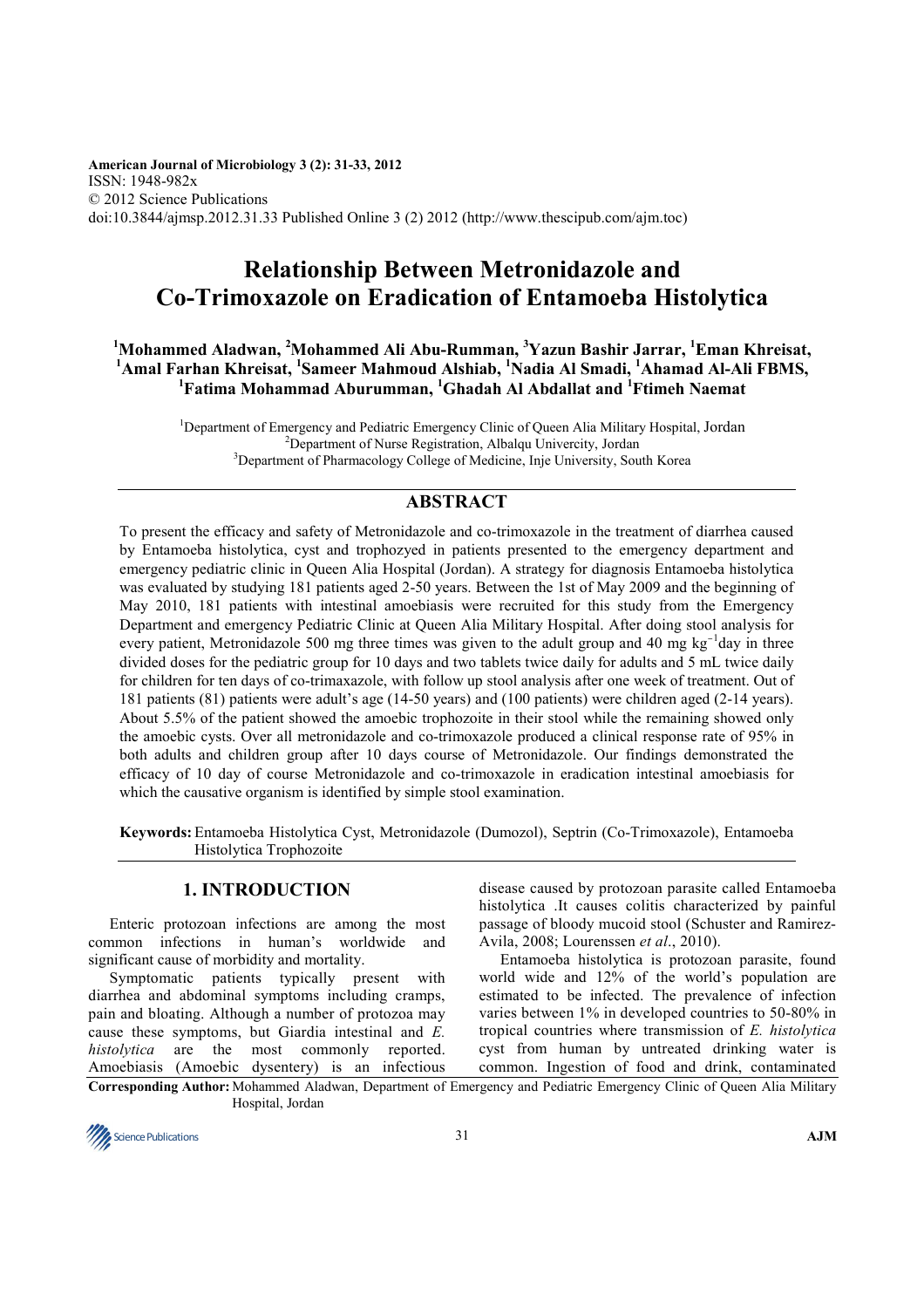with *E. histolytica* cyst from human faeces and direct faecal oral contract are the commonest means of infection (Kreidl *et al*., 1999). Cyst carries are the main reservoir of infection. Cysts may remain viable for three months but may be destroyed by hyper chlorination or iodination of the drinking water. About 10% of patients infected have clinical symptoms, 80- 98% with amoebic colitis, 2-0% with extra-intestinal disease (liver abscess). The clinical picture of amoebic colitis is characterized by abdominal pain, cramps, generalized, weakness, tenesmus and passage of blood and mucus in the stool (Anand *et al*., 1997).

Chronic abdominal pain and frequent bowel disturbances are common symptoms experienced by more than 15% of apparently healthy people. In areas endemic for *E. histolytica* infection, these symptoms are often diagnosed as non-dysenteric intestinal amoebiasis and irritable bowel syndrome is not distinct (Schuster, 1993).

Metronidazole is the most popular drug of choice in treatments of *E. histolytica* infections which is given either orally or intravenously especially in severs cases. It has a low toxicity and it is effective against both intestinal and extra-intestinal amoebiasis (Tanyuksel *et al*., 2005).

Ingestion of the quadrinucleate cyst of E. histoliytica from fecally contaminated food or water initiates infection. Infection with *E. histolytica* may be asymptomatic or may cause dysentery or extra intestinal disease (8).

# **2. MATERIALS AND METHODS**

The study protocol was designed with reference to guidelines proposed for the evaluation of Metronidazole and Septrin (co-trimoxazole) for the treatment of amoebic colitis.

Between the 1st of May 2009 and the beginning of May 2010, (181) patients aged (2-50 years) with intestinal amoebiasis were recruited for this study, from the Emergency department and Pediatric emergency Clinic of Queen Alia Military Hospital, Patients with gastrointestinteritis due to other causes like Rota virus Giardia, Shigella were excluded from our study.

After doing stool analysis by inspection and microscopic examination for every patient, examination for every Metronidazole 500 mg three times daily was given to the adult group and 40 mg kg day<sup>-1</sup> in three divided doses for the pediatric group for 10 days, in addition to nutritional and fluid support. About 20% of children required admission for dehydration and 5% of adults required admission because of constitutional symptoms

life fever, hypotension and association with chronic illness like Diabetes mellitus.

Follow up of the study group was done by taking history, physical examination and stool analysis after one week and repeated after 2 weeks of treatment.

#### **3. RESULTS**

Faecal samples of (181) patients adults age (15-50 years) and children age (2-14 years) were screened for identifying the causes of the disease. The samples were analysed by microscopic examination and found that (82.8%) (males and females) have liquid stool and (7.4%) have semisolid stool.

The median duration of diarrhea at the time of enrollment was 5 days (86%) of the patients reported 5-10 motion per day but the reminder reported more than 10 motions per day. (80%) of the patients reported a complaints of abdominal pain cramps and distension.  $(11.1\%)$  showed blood in their stool.  $(5.5\%)$  showed the amoebic trophozoite while the remaining patients showed cysts of Entamoeba histolytica. Over all Metronidazole produced a response rate of 95% after a 10 day course of Metronidazole.

The duration of diarrhea in adult males and females was (3-5 days) in (79.6%, 76.9%) respectively which was less than that of children (85.8% males, 83.3% females) also the duration of diarrhea was more in males than females in both adults and children as seen in the table.

## **4. DISCUSSION**

In this study, our findings demonstrated the efficacy of 10 day course of Metronidazole in resolving diarrhea for which the causative organism was identified by microscopic examination of stool samples to be Entamoeba histolytica, so Metronidazole which is an amoebicidal and bactericidal agent with low toxicity is the drug of choice to treat acute amoebic colitis and it is found that Metronidazole is effective against amoebic liver abscess (McAuley *et al*., 1992; Gonzales *et al*., 2009), although surgical aspiration may be needed sometime, but it is demonstrated that use of another agent in addition to Metronidazole that is active against cysts is needed in some cases like Septrin which has efficacy rate of more than 90% in eradication of the amoebic cysts (McAuley *et al*., 1992), but the use of this agent is limited because of its adverse effects (Gastrointestinal and neurological side effects which were produced in 9% of the patients given the treatment after 14 years experience with the use of Septrin.